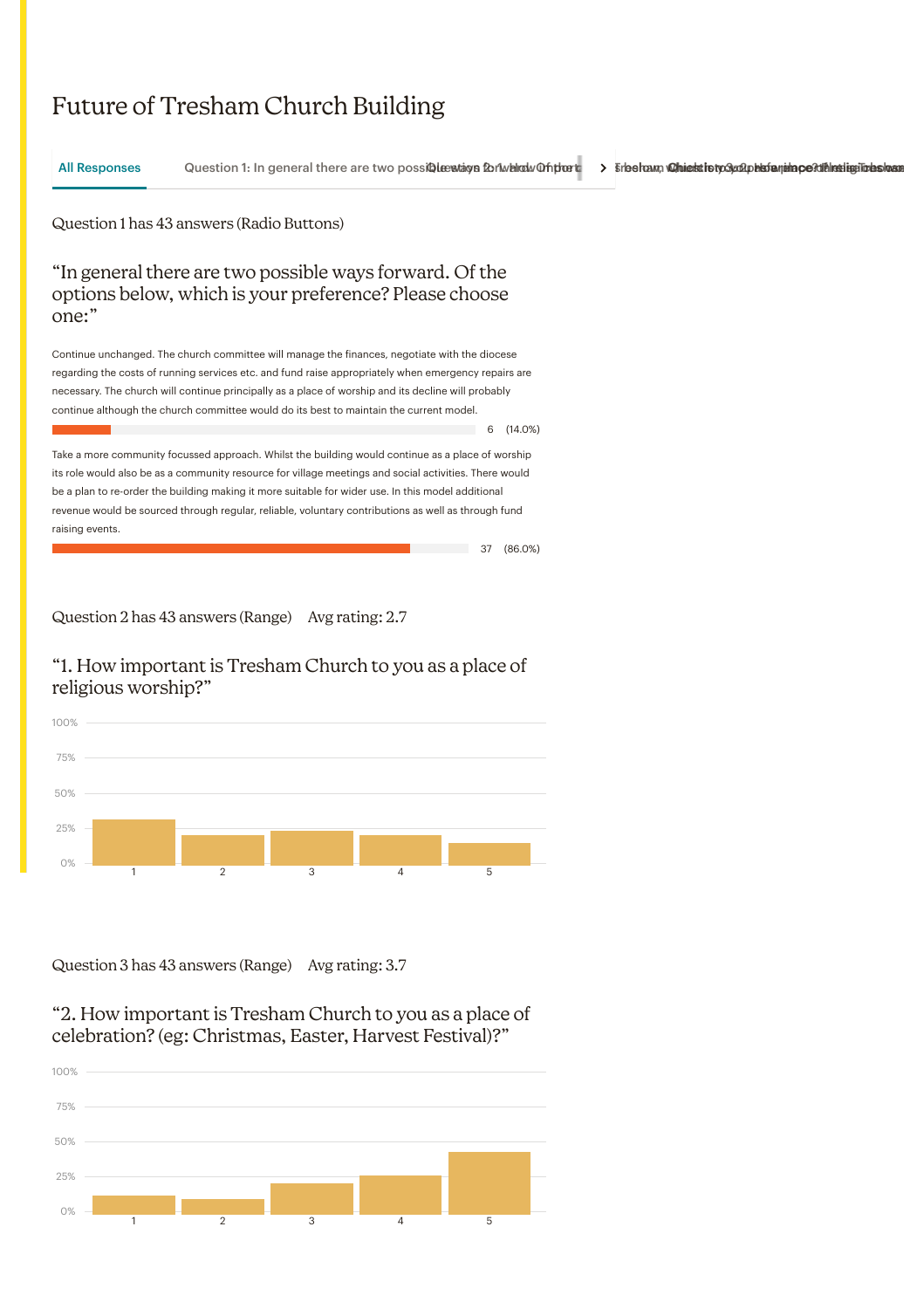## "3. How important is Tresham Church to you as a place of personal quiet reflection?"



Question 5 has 43 answers (Range) Avg rating: 3.4

## "4. How important is Tresham churchyard to you?"



Question 6 has 43 answers (Range) Avg rating: 3.4

## "5. Would you consider helping out with church and churchyard maintenance?"

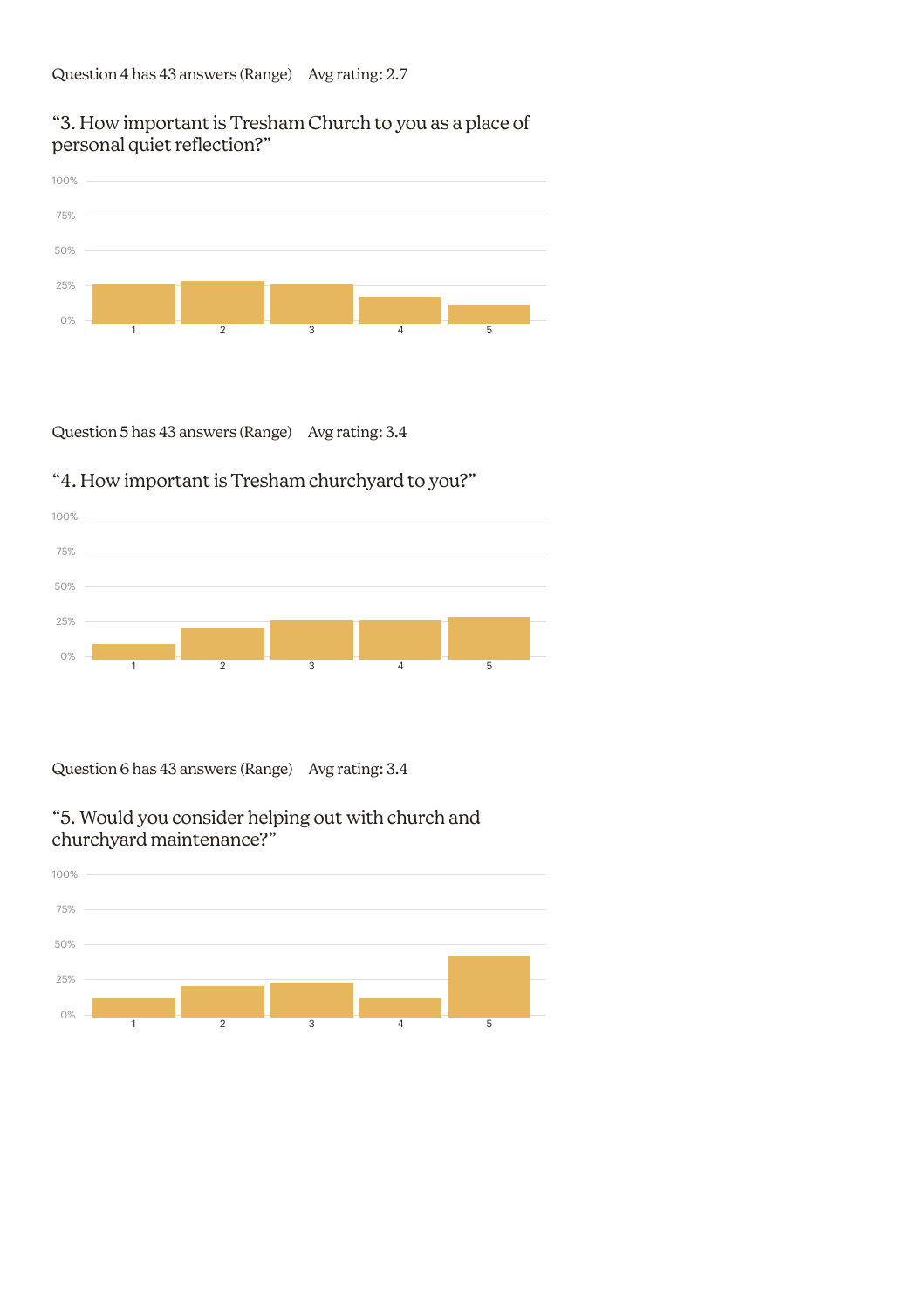## "6. Do you agree that a community building in Tresham is desirable?"



Question 8 has 43 answers (Range) Avg rating: 4.5

## "7. If interested and available, I would attend social functions at the church."



Question 9 has 43 answers (Range) Avg rating: 3.1



"8. I would be happy to help organise social events at the church."